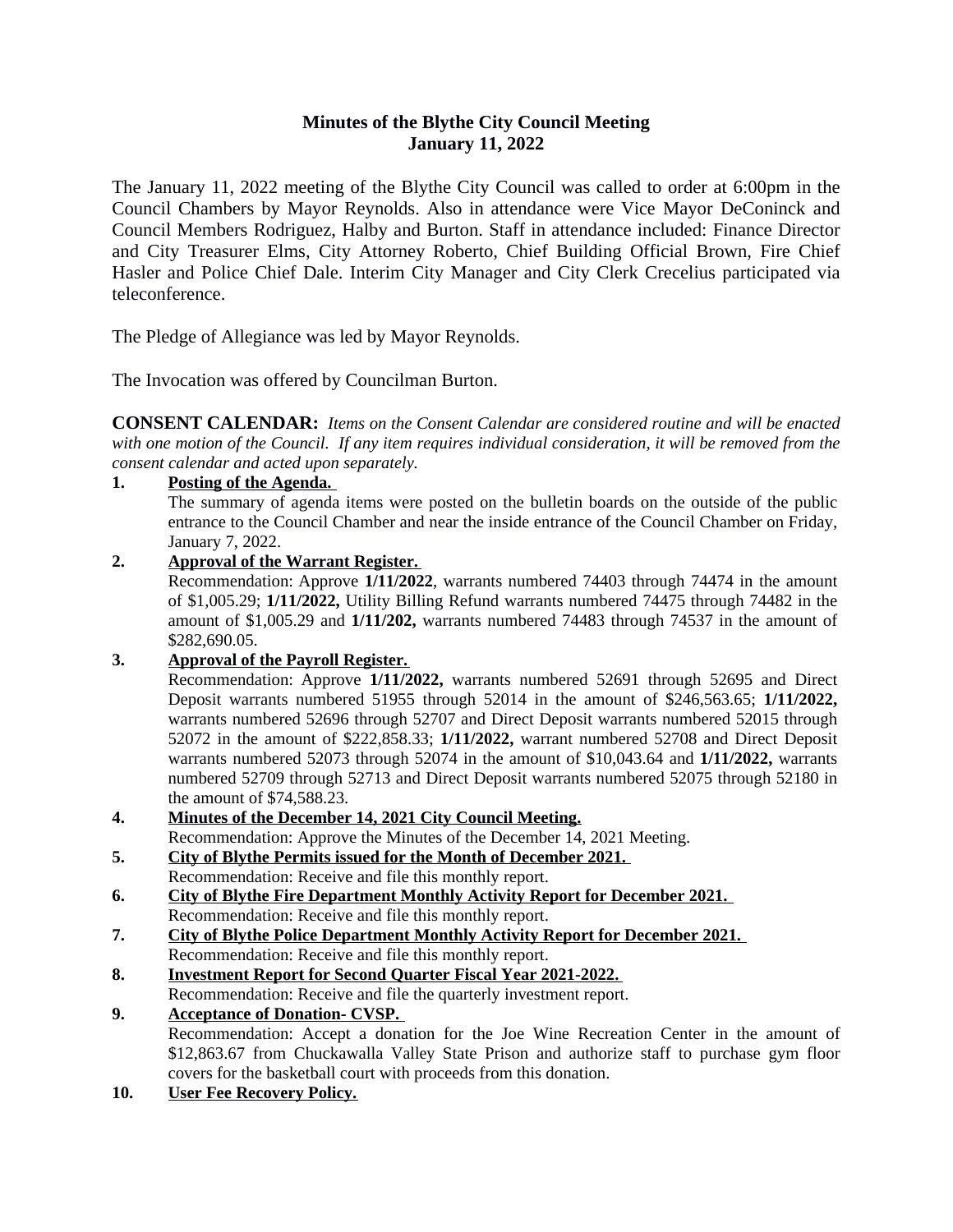Recommendation: Adopt the User Fee Cost Recovery Policy.

- **11. City Wide Salinity Study- Water Quality Control Board Order R7-2016-003.** Recommendation: Authorize the Interim City Manager to execute Agreement No. 2022-001 A, Amendment No. 1 to the Professional Services Agreement between City and the Holt Group.
- **12. Liability Program Financial Plan.** Recommendation: Authorize the Interim City Manager to execute the 2021 PERMA Assessment Agreement and issue a purchase order in the amount of \$184,609.
- **13. Agreement for Animal Shelter Services between City and County of Riverside.** Recommendation: Authorize the Mayor to execute the agreement for Animal Shelter Services.
- **14. Participation in the Riverside County Child Exploitation Team (RCCET).** Recommendation: Adopt Resolution No. 2022-001, authorizing City to enter into an agreement with the City of San Diego for partnership in the Crimes Against Children Task Force Program and authorize the Interim City Manager to execute all necessary agreements and documents once reviewed and approved by the City Attorney.

*RESOLUTION NO. 2022-001. A RESOLUTION OF THE CITY COUNCIL OF THE CITY OF BLYTHE, CALIFORNIA, AUTHORIZING THE CITY TO ENTER INTO AN AGREEMENT WITH THE CITY OF SAN DIEGO FOR PARTICIPATION IN THE SAN DIGEO INTERNET CRIMES AGAINST CHILDREN (ICAC) TASK FORCE PROGRAM AND AUTHORIZING THE INTERIM CITY MANAGER OR HER DESIGNEE TO EXECUTE ALL NECESSARY AGREEMENTS AND DOCUMENTS.* 

**15. Submission of an Application to the California Department of Water Resources Drought Relief Grant Program.** 

Recommendation: Adopt Resolution No. 2022-002, authorizing the grant application, acceptance, and execution for the Mesa Ranch Water Tank Replacement Project and authorize the Interim City Manager to execute any and all documents related to the grant.

#### *RESOLUTION NO. 2022-002. A RESOLUTION OF THE CITY COUNCIL OF THE CITY OF BLYTHE, CALIFORNIA AUTHORING THE GRANT APPLICATION, ACCEPTANCE AND EXECUTION FOR THE MESA RANCH WATER TANK REPLACEMENT PROJECT.*

No public comment. Councilman Rodriguez moved approval of the Consent Calendar. The motion was seconded by Councilman Burton with a unanimous aye vote.

### **PUBLIC HEARING:**

**Categorical Exemption- GenerationZ, LLC Commercial Cannabis Project.** Finance Director Elms stated GenerationZ, LLC represented by the Fitzgerald Family Agriculture LP proposes to develop a commercial cannabis cultivation facility on 4.95 acres. The project site is located on the southside corner of the intersection of west Hobsonway and Defrain Blvd. The development will consist of 5 warehouse style indoor grow buildings. Each building is 21,500 sq. ft. for a total grow area of 107,500 sq. ft. Surrounding land uses include farmed and previously farmed lands, vacant lands, residential development, commercial uses and Interstate 10. Based upon information contained in the administrative record and review of CEQA guidelines, the City has determined that the GenerationZ, LLC Commercial Cannabis project is eligible for a Class 32 categorical exemption. Therefore, subsequent to the Public Hearing it is recommended Council adopt a Notice of Exemption- In Fill Development for the GenerationZ, LLC Cultivation Project and direct staff to file the Notice of Exemption with the County Clerk.

Councilman Halby asked questions related to the applicant and subject property.

Councilman Rodriguez asked if they had the capital to get started, once approved.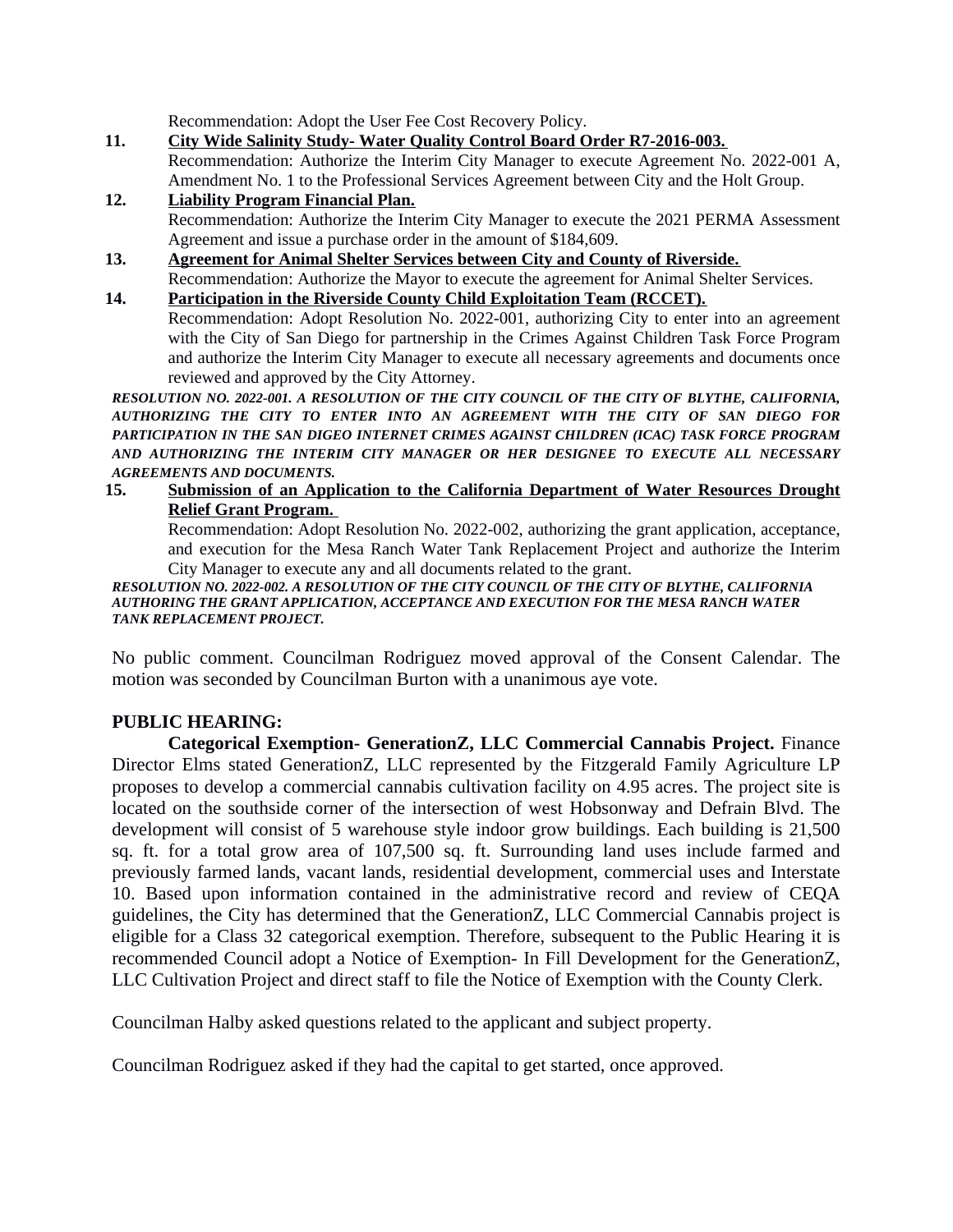Interim City Manager Crecelius stated they have not submitted a Commercial Cannabis application, so proof of funds have not been verified. What they have done is started the building process. They have gone through the PRC and have their conditions of approval. The next step is CEQA and Site plan approval.

Vice Mayor DeConinck asked if this was the same owner as the bowling alley project. Interim City Manager Crecelius stated no, that is a different owner and project. The bowling alley property is now the Desert Community Network project.

No public comment. Councilman Halby moved approval of staff's recommendation. The motion was seconded by Councilman Rodriguez with a unanimous aye vote.

#### **NEW BUSINESS:**

**Audited Financial Statements for Fiscal Year 2020-2021.** Finance Director Elms stated due to COVID-19 safety protocols, the City's audit team, Teaman, Ramirez and Smith is not here this evening to present the audited financials. They hope to be back to in-person field work in 2022. City Management and the Finance Committee virtually met with the audit team on Thursday, January 6, 2022 for a comprehensive review of the audit and financial statements. The Council was provided under separate cover, a copy of the City's financial statements. The audit and financial statements presented this evening are for the year ending June 30, 2021. Staff is pleased to report the Auditor's opinion of the City's financial statements is an unmodified opinion, also know as a clean opinion. This is the best level of an audit opinion the City may receive. This opinion means the financial statements present themselves fairly in all respects and in accordance with generally accepted accounting principles. Unfortunately, the financial statements continue to be prepared assuming the City will continue as a going concern. This is due to the financial condition of some of the City's other funds such as the Golf Course and Lighting fund, as well as the City's growing unfunded liabilities and inadequate reserve balance to pay those liabilities. On a positive note, if we continue to make progress in the General Fund, as we did at the close of the 2021 year and continue our action plan for resolving fund deficits the end of the City's going concern may be near. Teaman, Ramirez and Smith also provide the City with a Management Report. The purpose of the repot is to disclose significant audit matters, difficulties encountered, corrected or uncorrected misstatements, disagreements with management, audit findings and compliance issues. I am happy to say the auditor's report disclosures no difficulties, findings or non-compliance matters as a result of their test. They did note a corrected material misstatement resulting in an accrued payable adjustment. In auditing the City's financial statements, the auditors consider the City's internal controls over financial reporting to determine the appropriate audit procedures for expressing an audit opinion of the financial statements and identify the efficiencies in internal controls to identify any weaknesses. I am pleased to report the auditor's report on internal controls reports no deficiencies or noncompliance issues. A few notable changes in the financial statements include an added component of management discussion and analysis. Although recommended, the City has never included this section of the report. I am happy to say we were successful in adding it this year. This allows financial managers in government to share their insights in a required format by providing an easily readable analysis of the financial performance for the year. On page 1 you will find the City's net position for the city as a whole. Governmental activities end the year with a net position of \$2.5 million. Business type activities ends the year with a net position of \$13.7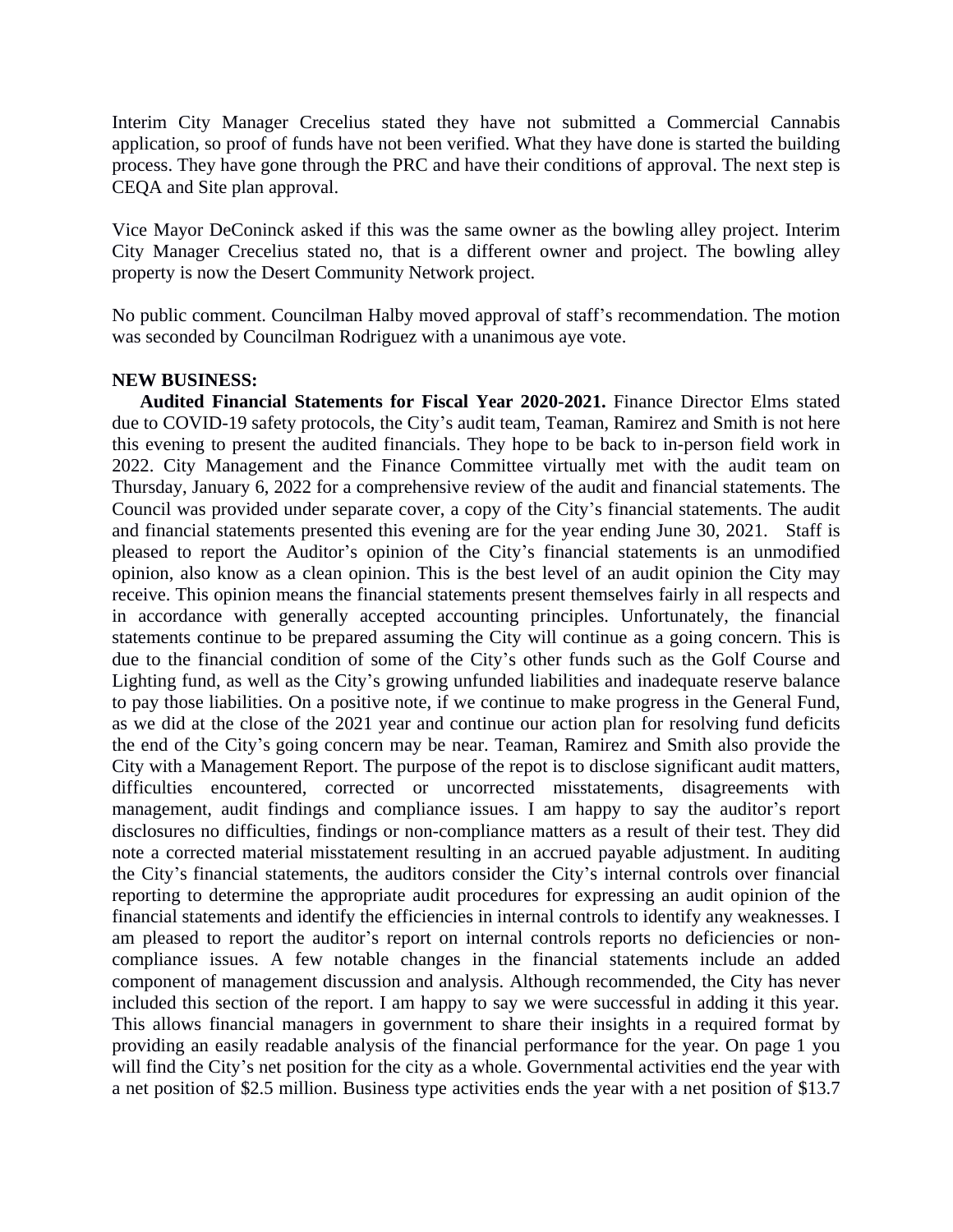million. The consolidated year in net position for all funds is \$16**.**2 million. The General Fund ended the year once again with a substantial positive change in fund balance. The year ended with just over \$3.8 million. This includes \$1.3 million in non-spendable, \$1.9 million assigned per the City Reserve policy and just under \$700,000 in unassigned amounts. The City's pension liability continues to increase and is currently estimated at \$22.3 million at year end. The City's OPEB likably also increased and is currently 11.3 million.

No public comment. The report was received and filed.

**2021 Year in Review.** Finance Director Elms stated 2021 was a busy and productive year for the City and the attached report details some of the City's accomplishments. Highlights include the completion of street improvement projects, new equipment purchases for public works and the Fire Department, implementation of the CAD system at PD and the issuance of 4 Certificate of Occupancies. The Planning Department processed 18 PRC's, which is a record number of PRC's submitted in one year. City staff was also busy, with the Police Department responding to approximately 18,000 calls for service and the Fire Department responding to approximately 600 calls. The Development Service Department issued 527 building permits, opened 255 code cases and subsequently closed 253 code cases in an effort to clean up our City. Council implemented the Graffiti Abetment Program in mid-2021 and continues economic development efforts. The City's financial position continued to improve in 2021, with the most significant improvements being the repayment of the Golf Course loan and the receipt of Measure K proceeds. In 2022, the City will continue to focus on blight abatement and economic development. It is recommended Council receive and file the 2021 Year in Review.

The yearly report was received and filed.

**Retail Strategies.** Finance Director Elms stated Retail Strategies is the national expert in recruiting businesses on behalf of communities. While at the ICSC Conference in December, Mayor Reynolds, Councilman Rodriguez and the Interim City Manager met with a representative to discuss their program. They again met with representatives on December  $15<sup>th</sup>$  to discuss a partnership between the City and Retail Strategies. As we have seen, attracting new retail to a community is complex, connection critical and time consuming. Retail Strategies give communities the option to outsource retail recruitment services to well connected, experienced and licensed retail real estate professionals. This partnership is a creative way for the City to have a focused and on-going economic development effort without additional staff. For client communities, Retail Strategies identifies and aggressively executes a tailored strategy to attract new retailers, restaurants and hotels. In an effort to expand on the City's economic development activities, it is recommended council authorize the Interim City Manager to execute an agreement with Retail Strategies, once reviewed and approved by the City Attorney and execute a purchase order not to exceed \$135,000 for the term of the three-year agreement.

Interim City Manager Crecelius stated that we have a unique opportunity right now with the COVID-19 relief funding to fund this service with those dollars. We can try it out, without impacting the General Fund. If we find it doesn't work, yes, we are out the money, but its COVID relief money we wouldn't have otherwise received. If it's a great service, maybe there is some added value to our community from this partnership.